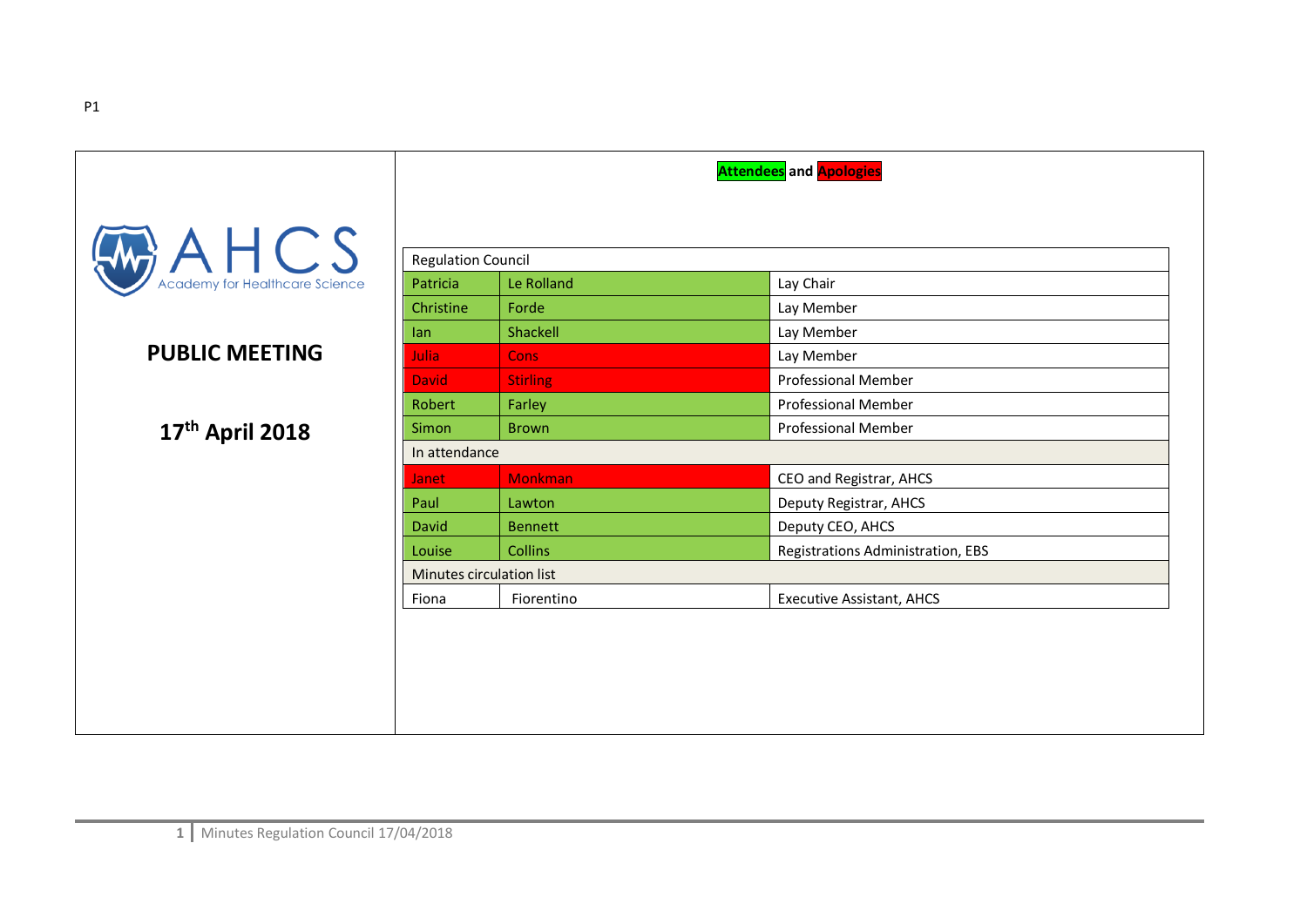## **Key Discussion Points and Actions**

| No. | Subject                                                        | <b>Minutes/Action</b>                                                                                                                                                                                                                                                                                        | Owner     | <b>Action / Due</b>     |
|-----|----------------------------------------------------------------|--------------------------------------------------------------------------------------------------------------------------------------------------------------------------------------------------------------------------------------------------------------------------------------------------------------|-----------|-------------------------|
| 1.  | Welcome and apologies                                          | The Chair informed Council that two Council members had sent their apologies in advance of the<br>meeting, and that the CEO and Registrar was not present due to her attending another Academy<br>meeting. For today's meeting David Bennett would act as Deputy CEO and Paul Lawton as Deputy<br>Registrar. |           |                         |
|     |                                                                | As per usual process during the meeting Council would agree and action where required any items<br>needing clarity, and missing papers would be circulated under separate cover after the meeting.                                                                                                           |           |                         |
| 2.  | Declarations of Interest                                       | The Chair asked prior to the meeting commencing if there had been any declarations of interest?<br>None were declared.                                                                                                                                                                                       |           |                         |
|     |                                                                | The Regulation Council was declared quorate                                                                                                                                                                                                                                                                  |           |                         |
| 3.  | a) Minutes of the meeting<br>of 27 <sup>th</sup> February 2018 | The Chair once again thanked David Bennett and Paul Lawton for acting as Officers during today's<br>meeting.                                                                                                                                                                                                 |           |                         |
|     | b) Action log of the<br>meeting of 27 <sup>th</sup>            | The Chair asked whether the minutes were a true reflection of February's meeting.<br>Everyone agreed that the minutes were a true reflection.                                                                                                                                                                |           |                         |
|     | February 2018                                                  | The action log was discussed in some detail, completed actions deleted as necessary and pending<br>items discussed as follows:                                                                                                                                                                               |           |                         |
|     | c) Matters arising not on<br>the agenda                        | Item 1. Council Members Contracts: it was confirmed that offer letters would be sent shortly to<br>Council Members. The Chair and Council requested that due to some inaccuracies in the current<br>offer letter that this should be revised prior to reissuing to Council members.                          | Registrar | April 2018              |
|     |                                                                | Regulation Board Contracts: It was confirmed that offer letters would be sent to Regulation<br><b>Council Board Members.</b>                                                                                                                                                                                 | Registrar | May 2018                |
|     |                                                                | Item 2. Document control - it was confirmed that policy documents had been saved in<br>SharePoint, and that Paul Lawton would liaise with Mark Dixon, AHCS IT Support to ensure Council<br>had full access to the files.                                                                                     |           | Head of<br>Registration |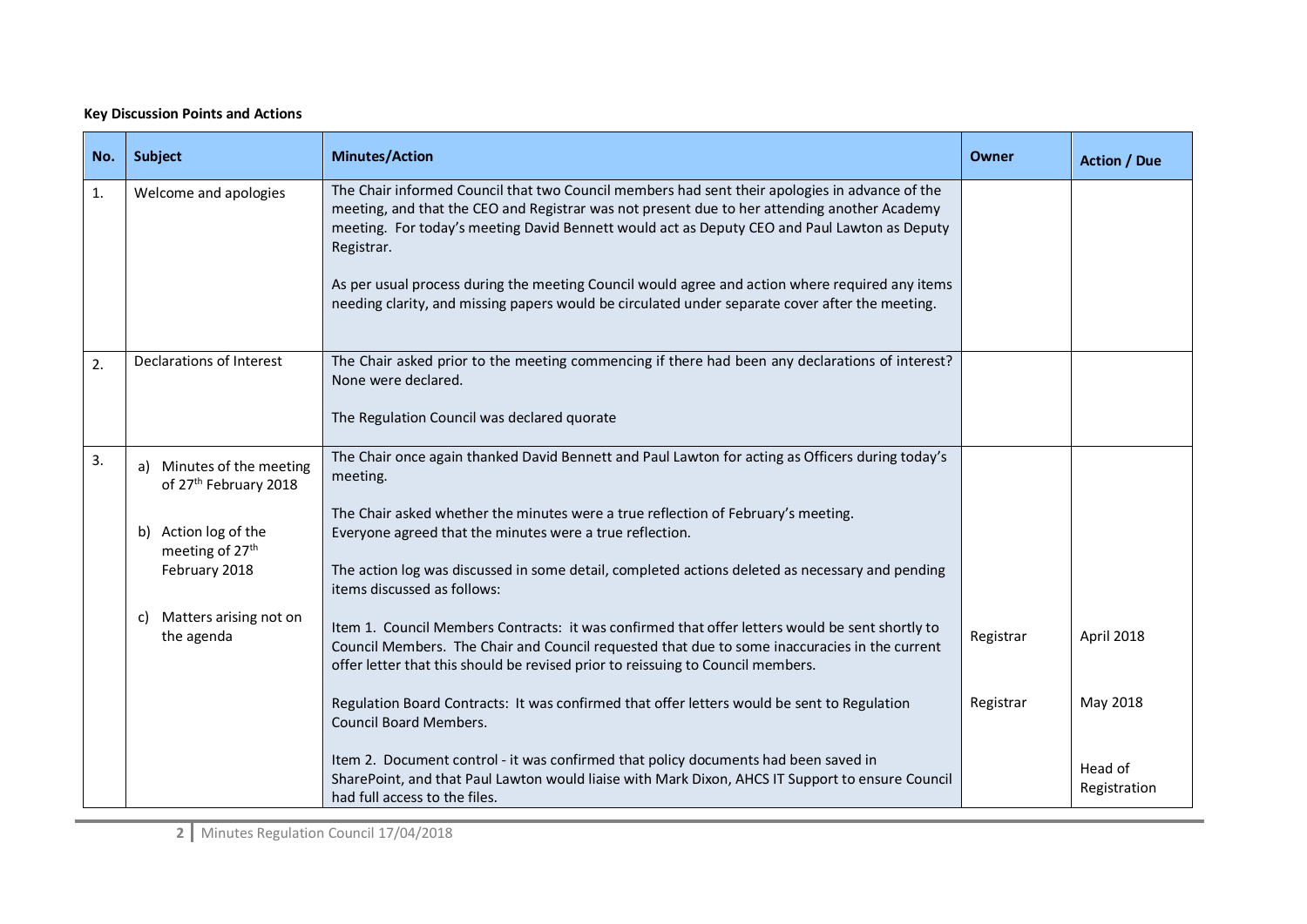|                |                                                  | Item 4. Regulation Board and Governance Framework: it was confirmed that the Regulation<br>Board's first meeting was pencilled in for June. Council requested that the date should be<br>confirmed as a priority. Council members were interested in the potential cost implication due to                                                                                                                        | Services to<br>revise prior to<br>issue |
|----------------|--------------------------------------------------|-------------------------------------------------------------------------------------------------------------------------------------------------------------------------------------------------------------------------------------------------------------------------------------------------------------------------------------------------------------------------------------------------------------------|-----------------------------------------|
|                |                                                  | the increased number of council meetings being held e.g. LSI, Registration Council and Board<br>meeting etc. and would the new structure have a direct cost reflected to the registration fees?                                                                                                                                                                                                                   |                                         |
|                |                                                  | Council members received and noted that the Regulation Board and Registration Council need to<br>include voting rights, and any conflict of interests as normal good practice and that each would<br>have their own terms of reference as part of the new Regulatory Framework.                                                                                                                                   |                                         |
| $\overline{4}$ | Academy update,<br>including:<br>a) New Business | The Deputy CEO and Deputy Registrar presented the AHCS update paper as follows:<br>NIHR, (National Institute for Health Research): The Academy is pleased to have been<br>commissioned by NIHR to set up a Directory for its researchers, which will be established during<br>2018/19. This is welcome news to the Academy for Healthcare Science as this will increase<br>numbers significantly.                 |                                         |
|                |                                                  | The NHIR Directory will be self-funding, non-profit making, and will not be subsidised.<br>Negotiations are taking place to establish fees and costs. The Academy hopes that in the future<br>that inclusion on the NHIR Directory will become mandatory for research staff and that the<br>Academy will have a relationship with the NHIR so that they are involved in assisting with future<br>Academic routes. |                                         |
|                |                                                  | It was asked whether there had been a due diligence test for the directory as there was potential<br>risk associated in taking on a research organisation. It was confirmed that the new Governance<br>Structure would take responsibility for such groups and would oversee this. NIHR is a well-<br>established, well regarded organisation with no adverse history.                                            |                                         |
|                |                                                  | LSI Roll Out / GS1 Identification Card: PSA accreditation of the Academy's LSI Credentialing<br>Register had been confirmed and it would be self-funding.                                                                                                                                                                                                                                                         |                                         |
|                |                                                  | The LSI Register had been captured on the Regulation Council's Risk Register identifying that even<br>at the lowest tier level, individuals may not have carried the correct education and training<br>required for registration. It was confirmed that AHCS Quality Assurance is absolutely necessary to<br>minimise risk.                                                                                       |                                         |
|                |                                                  | The Academy are aware of other credentialing companies offering the GS1 card at cheaper rates                                                                                                                                                                                                                                                                                                                     |                                         |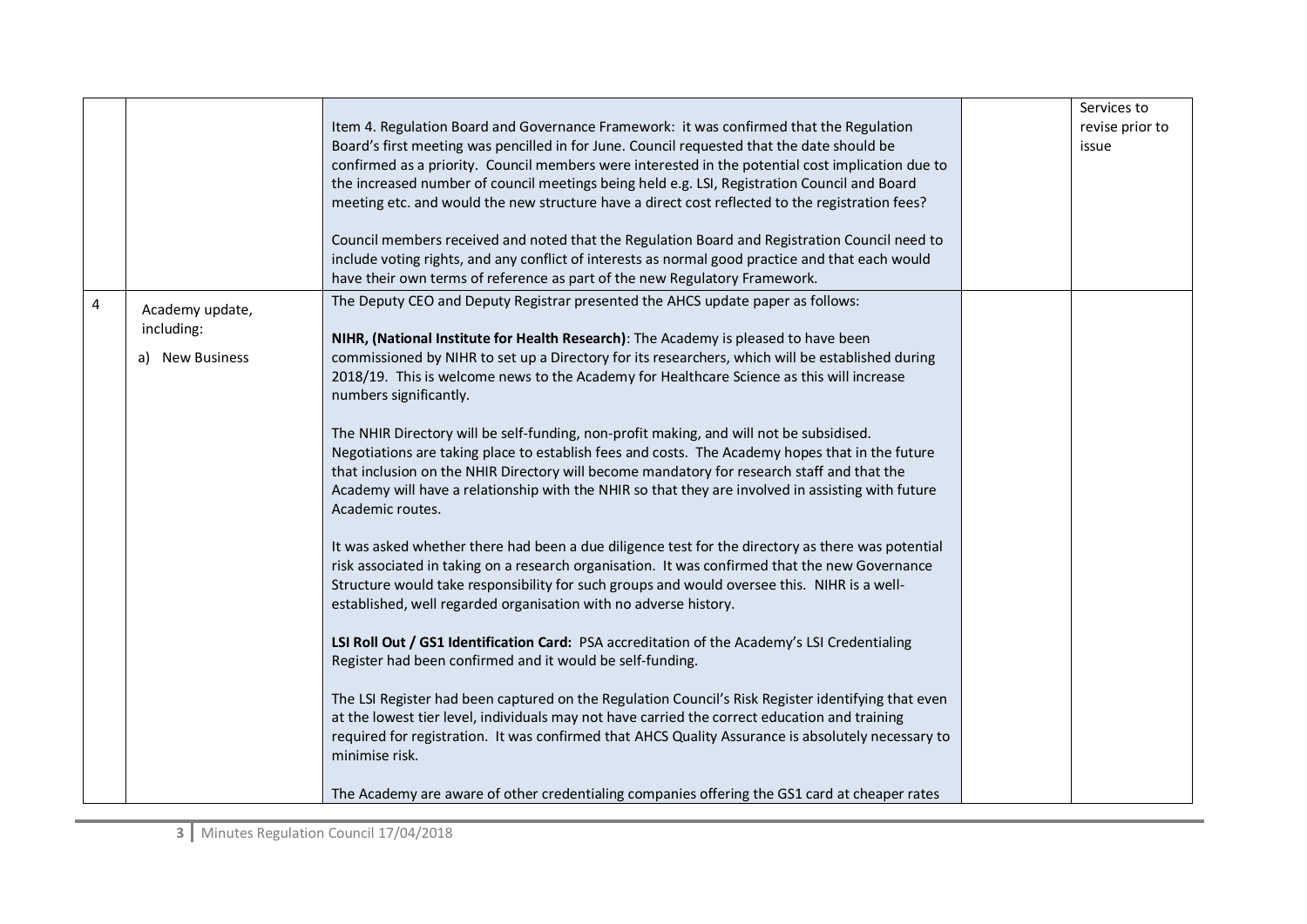|                       | However the support for this register from the NHS was a unique selling point.                                                                                                                                                                                                                                                                                                                                                                                                                                                                                               |                         |  |
|-----------------------|------------------------------------------------------------------------------------------------------------------------------------------------------------------------------------------------------------------------------------------------------------------------------------------------------------------------------------------------------------------------------------------------------------------------------------------------------------------------------------------------------------------------------------------------------------------------------|-------------------------|--|
|                       | PSA Annual Review: The Professional Standards Authority undertook the Annual Review of<br>Accreditation for the period 18 December 2016 - 2018, this included:                                                                                                                                                                                                                                                                                                                                                                                                               |                         |  |
|                       | A documentary review (annual review form, query sheet response and risk matrix)                                                                                                                                                                                                                                                                                                                                                                                                                                                                                              |                         |  |
|                       | Due diligence checks and patient/service user journey                                                                                                                                                                                                                                                                                                                                                                                                                                                                                                                        |                         |  |
|                       | An interview with Chief Executive and Head of Registration Services                                                                                                                                                                                                                                                                                                                                                                                                                                                                                                          |                         |  |
|                       | A complaints review.                                                                                                                                                                                                                                                                                                                                                                                                                                                                                                                                                         |                         |  |
|                       | <b>Clinical Physiologists:</b>                                                                                                                                                                                                                                                                                                                                                                                                                                                                                                                                               |                         |  |
|                       | It was confirmed that the Academy's Clinical Physiology Professional Group Lead, Elaine Gribben,<br>was in the process of gathering information on historical qualifications that were accepted for<br>registration with the Registration Council for Clinical Physiologists (RCCP). This has not been an<br>easy task as a variety of criteria were deemed acceptable for RCCP registration, and as a result in<br>many cases direct mapping was not be feasible. Elaine is contacting individuals from each of the<br>professional bodies to request assistance with this. |                         |  |
|                       | The Regulation Council Chair asked for reassurance that a consistent process would be adopted<br>across all Equivalence/Registers as the Academy should not be introducing individual processes<br>for each register. The equivalence process for the Clinical Physiology Register would be set up by<br>Autumn 2018.                                                                                                                                                                                                                                                        | Registrar to<br>respond |  |
| b) Update on Strategy | Systems Updates: NSHCS STP Certificates of Equivalence and Attainment, are now able to<br>download certificates in pdf format making significant cost savings by discontinuing the use of<br>hard copy certificates.                                                                                                                                                                                                                                                                                                                                                         |                         |  |
|                       | Anniversary Renewals: For all parts of the AHCS Accredited Register, modifications are being<br>implemented to move to a system of registration renewal on the anniversary of an individual's<br>joining date rather than as at present, on a specific date in the year                                                                                                                                                                                                                                                                                                      |                         |  |
|                       | GDPR: Preparations for the implementation of GDPR continue under the management of AHCS<br>Technical Lead, Mark Dixon. To date 171 items have been shared with AHCS team.                                                                                                                                                                                                                                                                                                                                                                                                    |                         |  |
|                       | The Head of Registration Services asked Council if they felt that the AHCS update report had been<br>useful in its current format, all agreed that the paper had been extremely beneficial and that they                                                                                                                                                                                                                                                                                                                                                                     | All officers            |  |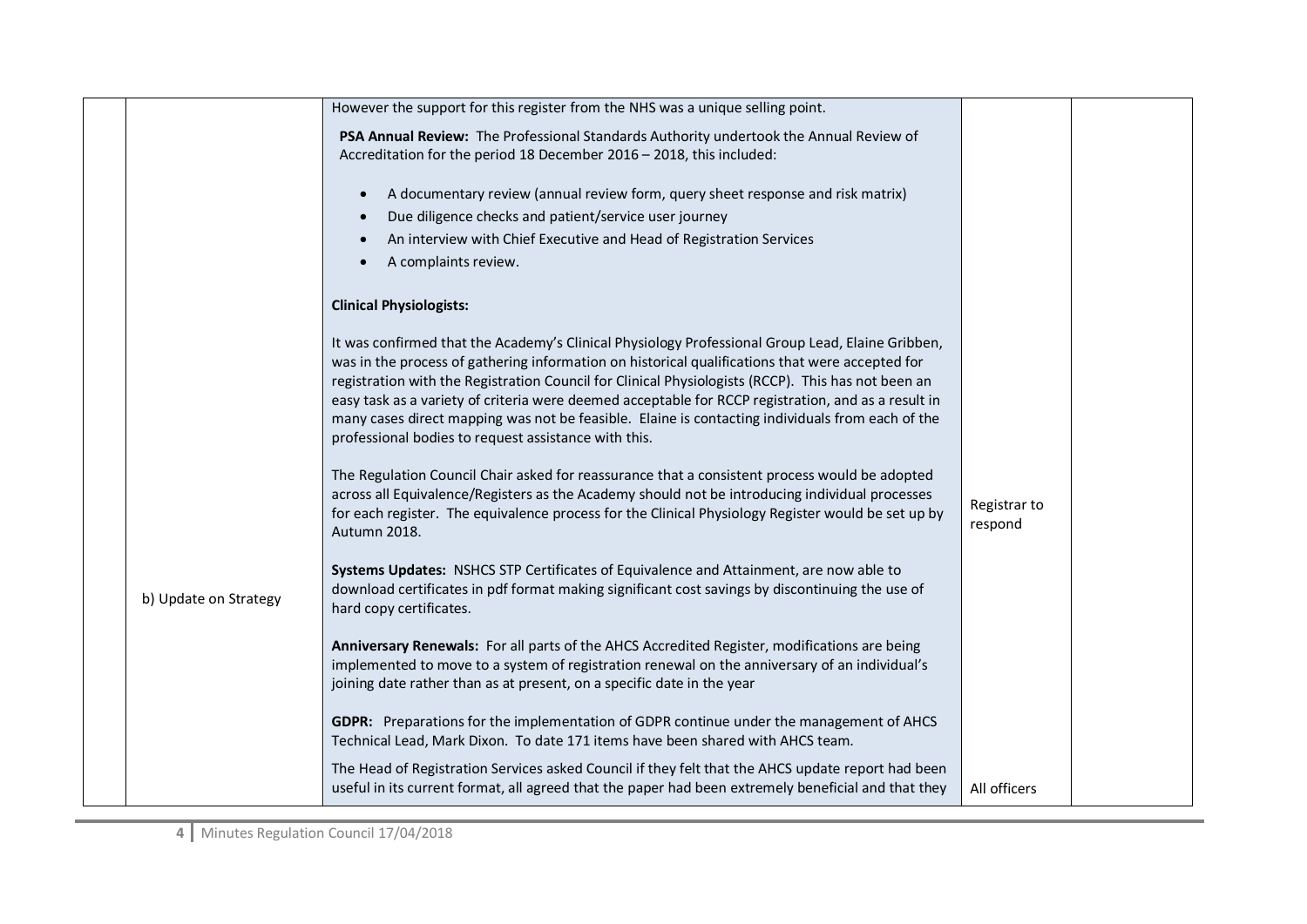|    |                                                                                    | would like the AHCS update to continue in this format.                                                                                                                                                                                                                                                                                                                                                                                                                                                        |           |                           |
|----|------------------------------------------------------------------------------------|---------------------------------------------------------------------------------------------------------------------------------------------------------------------------------------------------------------------------------------------------------------------------------------------------------------------------------------------------------------------------------------------------------------------------------------------------------------------------------------------------------------|-----------|---------------------------|
|    |                                                                                    | Key message practical outcomes rather than each accredited register create a role of what each<br>organisation should be doing.                                                                                                                                                                                                                                                                                                                                                                               |           |                           |
|    |                                                                                    | For the PSA annual conference, the Academy had out a bid in to lead a workshop about public<br>health and share AHCS model and information on the first credentialing register in the UK of its<br>kind.                                                                                                                                                                                                                                                                                                      |           |                           |
|    |                                                                                    | The Chair confirmed that she had agreed to sit on the Board as a non-executive and had agreed to<br>this as it would be beneficial in her capacity as Chair of the Registration Council and Chair of the<br>Regulatory Board as this will be focussed on regulation sometimes gets lost in the Academy Board<br>meetings. All Council members agreed that this was welcome.                                                                                                                                   |           |                           |
|    | c) Any consultations<br>outstanding                                                | It was confirmed that to the Chair's knowledge that there were no consultations are outstanding.                                                                                                                                                                                                                                                                                                                                                                                                              |           |                           |
| 6  | <b>Registrars Report</b>                                                           | Registrar's Report: A briefing was given verbally by the Deputy CEO and Deputy Registrar.                                                                                                                                                                                                                                                                                                                                                                                                                     | Registrar | 31 <sup>st</sup> May 2018 |
|    | <b>Including PSA</b>                                                               | Changes to PSA fees: The PSA were consulting on fees with a view to fees increasing significantly,<br>this was due to the Department for Health confirming that funding would stop as a direct result,<br>which would impact on increased fees. This was challenged as this went against the principles of<br>encouraging accredited registers. The outcome being that the Department for Health accepted<br>that the proposed fee charges would make it unsustainable for accredited registers to withstand. |           |                           |
|    |                                                                                    | Many boards would find the proposal uneconomic and unfair and much smaller registers than<br>AHCS would have no chance of surviving.                                                                                                                                                                                                                                                                                                                                                                          |           |                           |
|    |                                                                                    | Since the recent consultation much lower rates have been agreed, and a fee of £1 per registrant<br>was being introduced. Fees - PSA would not undertake banding.                                                                                                                                                                                                                                                                                                                                              |           |                           |
|    | Working with patients and<br>public                                                | No specific reference was made to working with patients and public.                                                                                                                                                                                                                                                                                                                                                                                                                                           |           |                           |
| 7. | Progress against Plan<br>2017/2018) - including<br>communication and<br>marketing. | A copy of the 2018/2019 Communications and Marketing Plan was circulated in advance of the<br>meeting, but the 2017/2018 plan was not presented to Council as a paper. Council requested that<br>the 2017/2018 plan was circulated as a priority to enable them to sign it off.                                                                                                                                                                                                                               | Registrar | 31.5.18                   |